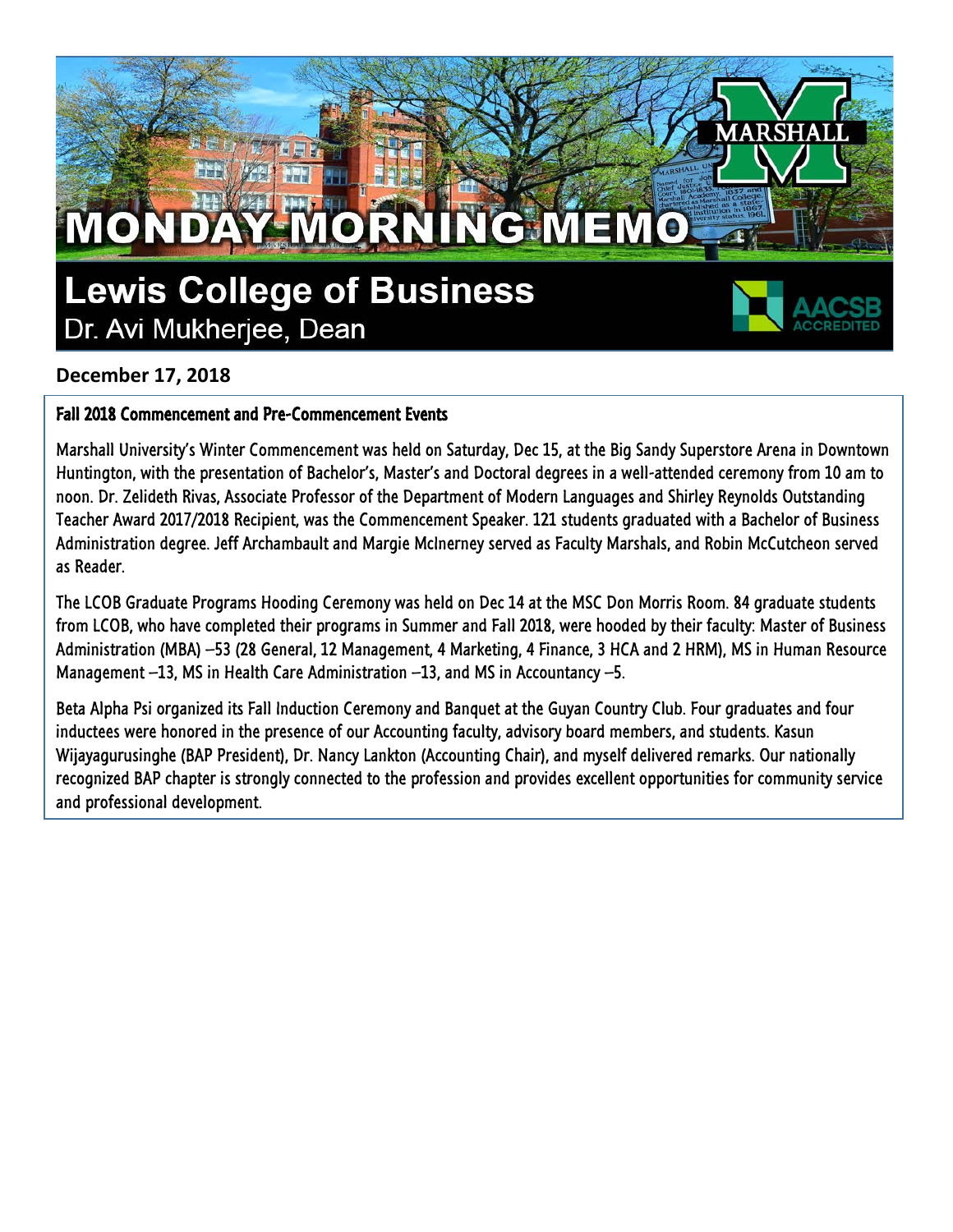

#### Cohen Business Professionalism Speaker Series

The second year of the Cohen Business Professionalism Speaker Series continues to be successful in offering outstanding professional enrichment activities to Marshall University students.

During the Fall 2018 Semester, 78 students graduated with the Business Professionalism Certificate, having met all the requirements:

- Attend five events of the Business Professional Speaker Series.
- Have an approved resume on JobTrax with Career Services.
- Participate in the Career Fair and the Etiquette Dinner.
- Develop a LinkedIn profile and join the Lewis College of Business LinkedIn page.

The series provides students with opportunities to make the connection between classroom learning and real-world business applications through interactions with experienced and successful business people. The following ten speakers presented this semester:

- Sean Hornbuckle (Financial Advisor, Edward Jones; State of West Virginia Delegate)
- Bruce Felder (Director of Human Resources, Marshall University; Former Manager of Human Resources, Cabell Huntington Hospital)
- Jason Moses (Executive Manager, Moses AutoMall of Huntington)
- Tom Barkin (President and CEO, Federal Reserve Bank of Richmond)
- MacKenzie Morley (Business Owner, Kenzington Alley)
- Jim Datin (Chief Executive Officer, BioAgilytix Labs, Inc.)
- Zach Stone (Vice President of Human Resources, City National Bank)
- Terri Rowe (Vice President, BB&T Huntington)
- Raymond Washington (Area Regional Manager, Enterprise Holdings)
- Jessica Hudson (Executive Director, Dress for Success River Cities)

For interest in speaking or attending the speaker series, or to recommend a speaker, please contact Glen Midkiff, Director of our Center for Stakeholder Engagement, by emailing midkiff2@marshall.edu or calling 304-696-3431.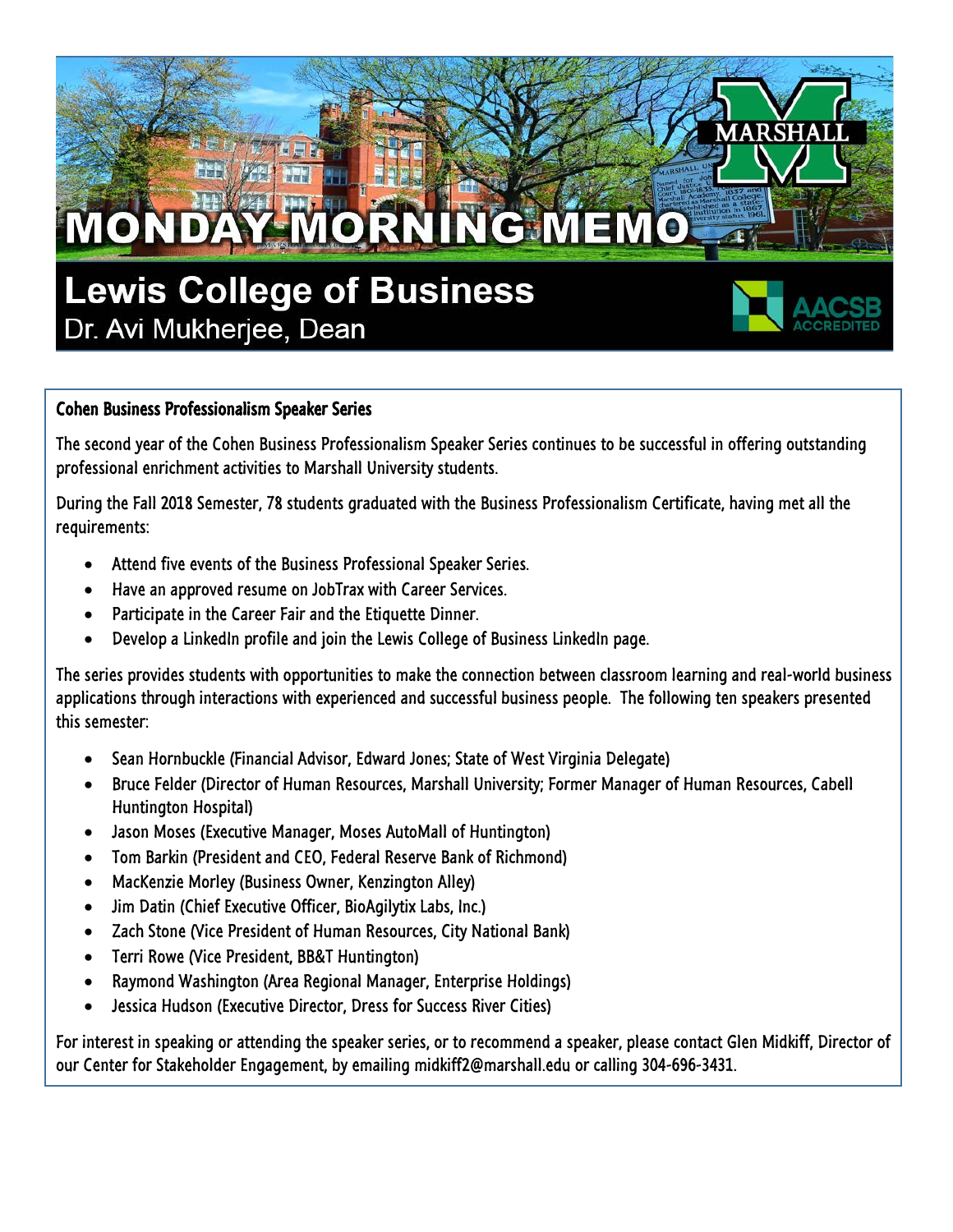# MONDAY MORNING MEMO

## **Lewis College of Business** Dr. Avi Mukherjee, Dean



ARSHA



Best Wisher

FOR A HAPPY HOLIDAY SEASON

**AND A HAPPY NEW YEAR** 

Avinandan Mukheyee



**LEWIS COLLEGE** OF BUSINESS

**BRAD D. SMITH SCHOOLS OF BUSINESS**